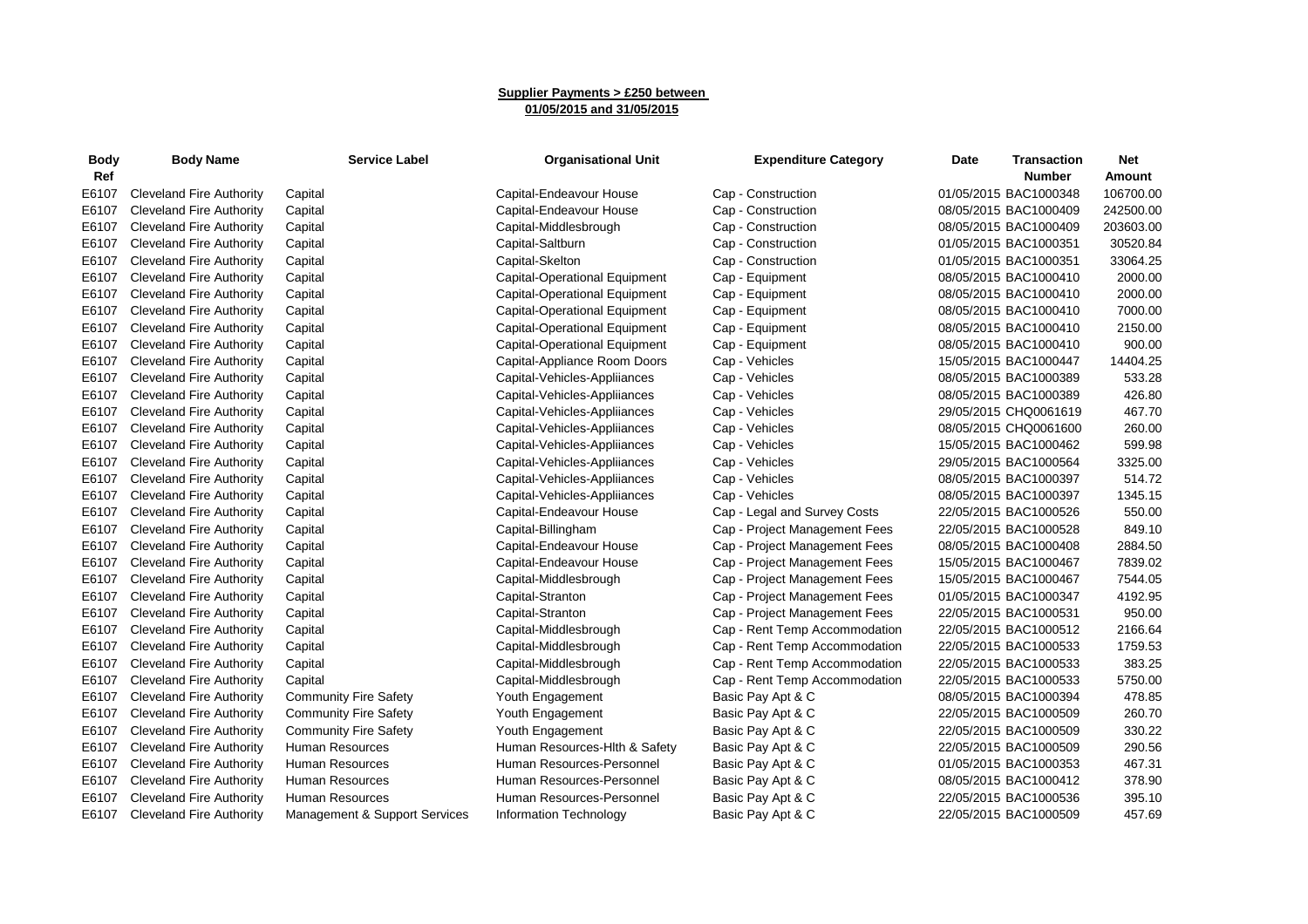| E6107 | <b>Cleveland Fire Authority</b> | Management & Support Services  | <b>Transport Maintenance-Thornaby</b> | Basic Pay Apt & C                | 22/05/2015 BAC1000509 | 320.96   |
|-------|---------------------------------|--------------------------------|---------------------------------------|----------------------------------|-----------------------|----------|
| E6107 | <b>Cleveland Fire Authority</b> | Management & Support Services  | Training-LDC                          | Basic Pay - Driver Handymen      | 01/05/2015 BAC1000354 | 411.44   |
| E6107 | <b>Cleveland Fire Authority</b> | Management & Support Services  | Training-LDC                          | Basic Pay - Driver Handymen      | 08/05/2015 BAC1000413 | 411.44   |
| E6107 | <b>Cleveland Fire Authority</b> | Management & Support Services  | Training-LDC                          | Basic Pay - Driver Handymen      | 22/05/2015 BAC1000538 | 411.44   |
| E6107 | <b>Cleveland Fire Authority</b> | Management & Support Services  | Training-LDC                          | Basic Pay - Driver Handymen      | 22/05/2015 BAC1000538 | 411.44   |
| E6107 | <b>Cleveland Fire Authority</b> | Management & Support Services  | Training-LDC                          | Basic Pay - Driver Handymen      | 29/05/2015 BAC1000581 | 411.44   |
| E6107 | <b>Cleveland Fire Authority</b> | Management & Support Services  | <b>Transport Maintenance-Thornaby</b> | Workshop Mechanics Basic Pay     | 29/05/2015 BAC1000580 | 5081.88  |
| E6107 | <b>Cleveland Fire Authority</b> | Management & Support Services  | Training                              | Travel/Subsistence - Training    | 01/05/2015 BAC1000326 | 520.00   |
| E6107 | <b>Cleveland Fire Authority</b> | Management & Support Services  | Training                              | Travel/Subsistence - Training    | 15/05/2015 BAC1000440 | 325.00   |
| E6107 | <b>Cleveland Fire Authority</b> | Management & Support Services  | Training                              | CFB Workforce Dev Trng Progs     | 01/05/2015 BAC1000329 | 1450.00  |
| E6107 | <b>Cleveland Fire Authority</b> | Management & Support Services  | Training                              | CFB Workforce Dev Trng Progs     | 01/05/2015 BAC1000315 | 4000.00  |
| E6107 | <b>Cleveland Fire Authority</b> | Management & Support Services  | Training                              | CFB Workforce Dev Trng Progs     | 01/05/2015 BAC1000315 | 484.29   |
| E6107 | <b>Cleveland Fire Authority</b> | Management & Support Services  | Training                              | CFB Workforce Dev Trng Progs     | 01/05/2015 BAC1000315 | 384.20   |
| E6107 | <b>Cleveland Fire Authority</b> | Management & Support Services  | Training                              | CFB Workforce Dev Trng Progs     | 22/05/2015 BAC1000507 | 5000.00  |
| E6107 | <b>Cleveland Fire Authority</b> | Management & Support Services  | Training                              | CFB Workforce Dev Trng Progs     | 22/05/2015 BAC1000507 | 2000.00  |
| E6107 | <b>Cleveland Fire Authority</b> | Management & Support Services  | Training                              | <b>CFB Trng Resources</b>        | 22/05/2015 BAC1000539 | 510.00   |
| E6107 | <b>Cleveland Fire Authority</b> | Management & Support Services  | Training                              | <b>CFB Trng Resources</b>        | 15/05/2015 BAC1000469 | 510.00   |
| E6107 | <b>Cleveland Fire Authority</b> | Management & Support Services  | Training                              | <b>CFB Trng Resources</b>        | 22/05/2015 BAC1000507 | 11760.00 |
| E6107 | <b>Cleveland Fire Authority</b> | Management & Support Services  | Training                              | <b>CFB Trng Resources</b>        | 08/05/2015 BAC1000403 | 2215.50  |
| E6107 | <b>Cleveland Fire Authority</b> | Management & Support Services  | Training                              | Seminars/Conference Fees         | 29/05/2015 BAC1000568 | 500.00   |
| E6107 | <b>Cleveland Fire Authority</b> | Management & Support Services  | Training                              | Seminars/Conference Fees         | 08/05/2015 BAC1000417 | 421.46   |
| E6107 | <b>Cleveland Fire Authority</b> | Human Resources                | Human Resources-Personnel             | <b>Adverts - Staff Vacancies</b> | 01/05/2015 BAC1000320 | 295.00   |
| E6107 | <b>Cleveland Fire Authority</b> | <b>Human Resources</b>         | Human Resources-Personnel             | <b>Adverts - Staff Vacancies</b> | 08/05/2015 BAC1000376 | 3318.00  |
| E6107 | <b>Cleveland Fire Authority</b> | Management & Support Services  | HQ & Central Support                  | Taxation of Medical Charges Be   | 22/05/2015 CHQ0061612 | 5128.56  |
| E6107 | <b>Cleveland Fire Authority</b> | Management & Support Services  | <b>SMT</b>                            | <b>Officers - General Travel</b> | 15/05/2015 BAC1000435 | 600.00   |
| E6107 | <b>Cleveland Fire Authority</b> | Firefighting & Rescue Operatio | Marine                                | Property repairs (Reactive)      | 08/05/2015 BAC1000393 | 267.51   |
| E6107 | <b>Cleveland Fire Authority</b> | Firefighting & Rescue Operatio | Redcar                                | Property repairs (Reactive)      | 22/05/2015 BAC1000516 | 750.00   |
| E6107 | <b>Cleveland Fire Authority</b> | Firefighting & Rescue Operatio | Stockton                              | Property repairs (Reactive)      | 22/05/2015 BAC1000516 | 300.00   |
| E6107 | <b>Cleveland Fire Authority</b> | Firefighting & Rescue Operatio | Stockton                              | Property repairs (Reactive)      | 08/05/2015 BAC1000393 | 336.86   |
| E6107 | <b>Cleveland Fire Authority</b> | Firefighting & Rescue Operatio | Stockton                              | Property repairs (Reactive)      | 08/05/2015 BAC1000393 | 430.90   |
| E6107 | <b>Cleveland Fire Authority</b> | Management & Support Services  | HQ & Central Support                  | Property repairs (Reactive)      | 08/05/2015 BAC1000393 | 343.07   |
| E6107 | <b>Cleveland Fire Authority</b> | Management & Support Services  | HQ & Central Support                  | Property repairs (Reactive)      | 08/05/2015 BAC1000393 | 337.98   |
| E6107 | <b>Cleveland Fire Authority</b> | Management & Support Services  | Training-LDC                          | Property repairs (Reactive)      | 22/05/2015 CHQ0061614 | 585.00   |
| E6107 | <b>Cleveland Fire Authority</b> | Firefighting & Rescue Operatio | Billingham                            | Property Mtce (Planned)          | 29/05/2015 BAC1000570 | 281.74   |
| E6107 | <b>Cleveland Fire Authority</b> | Firefighting & Rescue Operatio | Coulby Newham                         | Property Mtce (Planned)          | 29/05/2015 BAC1000570 | 378.45   |
| E6107 | <b>Cleveland Fire Authority</b> | Firefighting & Rescue Operatio | Grangetown                            | Property Mtce (Planned)          | 29/05/2015 BAC1000570 | 262.92   |
| E6107 | <b>Cleveland Fire Authority</b> | Firefighting & Rescue Operatio | Guisborough                           | Property Mtce (Planned)          | 22/05/2015 BAC1000514 | 430.39   |
| E6107 | <b>Cleveland Fire Authority</b> | Firefighting & Rescue Operatio | Headland                              | Property Mtce (Planned)          | 01/05/2015 BAC1000328 | 275.00   |
| E6107 | <b>Cleveland Fire Authority</b> | Firefighting & Rescue Operatio | Loftus                                | Property Mtce (Planned)          | 22/05/2015 BAC1000514 | 430.39   |
| E6107 | <b>Cleveland Fire Authority</b> | Firefighting & Rescue Operatio | Marine                                | Property Mtce (Planned)          | 29/05/2015 BAC1000570 | 366.42   |
| E6107 | <b>Cleveland Fire Authority</b> | Firefighting & Rescue Operatio | Middlesbrough                         | Property Mtce (Planned)          | 01/05/2015 BAC1000330 | 353.55   |
| E6107 | <b>Cleveland Fire Authority</b> | Firefighting & Rescue Operatio | Redcar                                | Property Mtce (Planned)          | 29/05/2015 BAC1000570 | 378.45   |
| E6107 | <b>Cleveland Fire Authority</b> | Firefighting & Rescue Operatio | Saltburn                              | Property Mtce (Planned)          | 22/05/2015 BAC1000514 | 434.61   |
| E6107 | <b>Cleveland Fire Authority</b> | Firefighting & Rescue Operatio | Skelton                               | Property Mtce (Planned)          | 22/05/2015 BAC1000514 | 430.39   |
| E6107 | Cleveland Fire Authority        | Firefighting & Rescue Operatio | Stockton                              | Property Mtce (Planned)          | 08/05/2015 BAC1000414 | 8316.00  |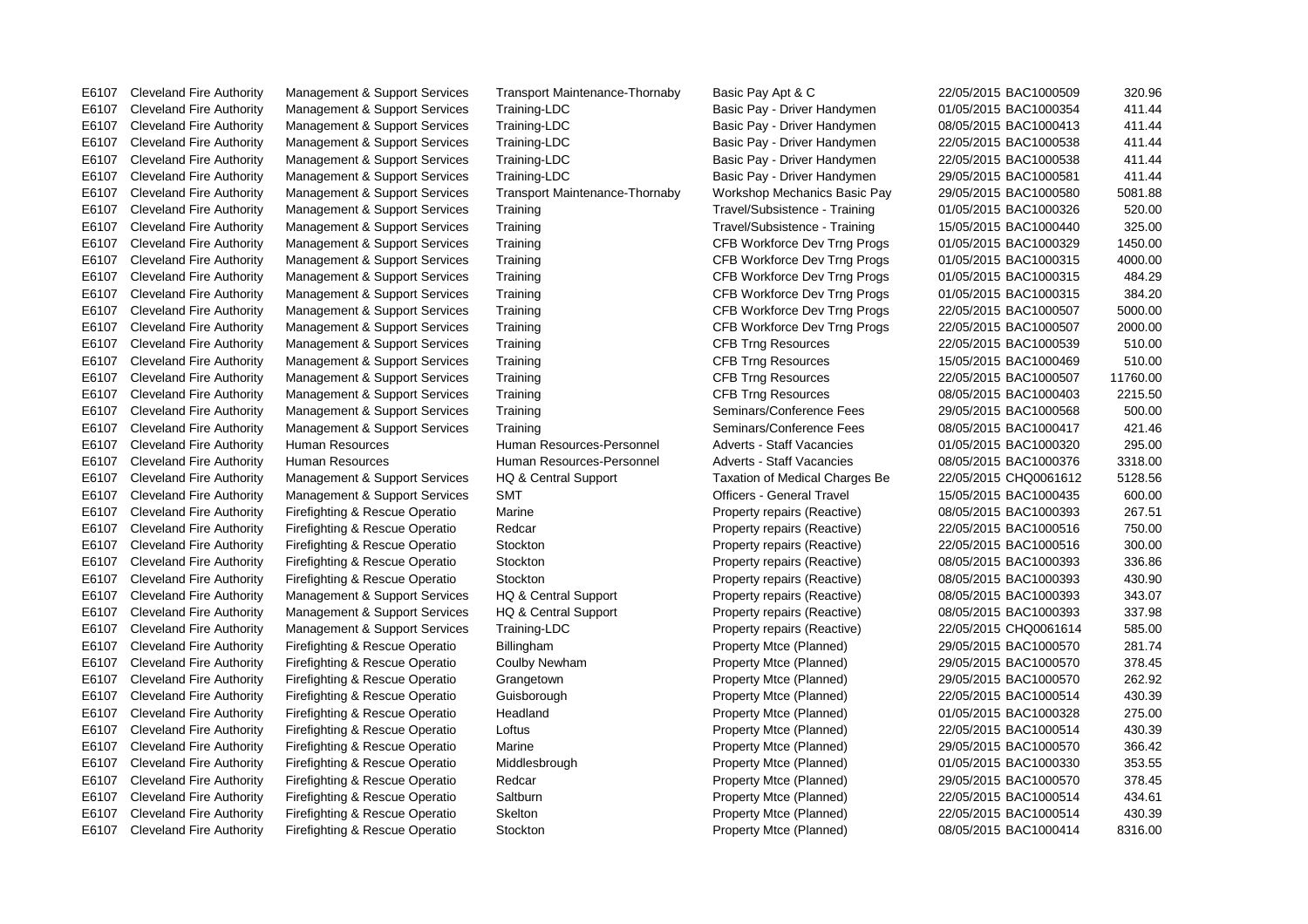E6107 Cleveland Fire Authority Firefighting & Rescue Operatio Stockton Property Mtce (Planned) 08/05/2015 BAC1000414 384.00

E6107 Cleveland Fire Authority Firefighting & Rescue Operatio Stockton Property Mtce (Planned) 08/05/2015 BAC1000414 1463.00 E6107 Cleveland Fire Authority Firefighting & Rescue Operatio Stockton Property Mtce (Planned) 08/05/2015 BAC1000414 3199.00 E6107 Cleveland Fire Authority Firefighting & Rescue Operatio Stockton Property Mtce (Planned) 08/05/2015 BAC1000414 380.00 E6107 Cleveland Fire Authority Firefighting & Rescue Operatio Stockton Property Mtce (Planned) 08/05/2015 BAC1000414 571.20 E6107 Cleveland Fire Authority Firefighting & Rescue Operatio Yarm Property Mtce (Planned) 22/05/2015 BAC1000514 430.39 E6107 Cleveland Fire Authority Management & Support Services HQ & Central Support Property Mtce (Planned) 22/05/2015 BAC1000514 659.42 E6107 Cleveland Fire Authority Management & Support Services HQ & Central Support Property Mtce (Planned) 29/05/2015 BAC1000570 367.48 E6107 Cleveland Fire Authority Management & Support Services HQ & Central Support Property Mtce (Planned) 22/05/2015 BAC1000540 405.63 E6107 Cleveland Fire Authority Management & Support Services HQ & Central Support Property Mtce (Planned) 22/05/2015 BAC1000540 273.85 E6107 Cleveland Fire Authority Management & Support Services HQ & Central Support Property Mtce (Planned) 01/05/2015 BAC1000330 413.90 E6107 Cleveland Fire Authority Management & Support Services Training-LDC Property Mtce (Planned) 22/05/2015 BAC1000514 559.01 E6107 Cleveland Fire Authority Management & Support Services Training-LDC Property Mtce (Planned) 22/05/2015 BAC1000540 352.92 E6107 Cleveland Fire Authority Management & Support Services Transport Maintenance-Thornaby Property Mtce (Planned) 22/05/2015 BAC1000514 659.42 E6107 Cleveland Fire Authority Firefighting & Rescue Operatio Coulby Newham Gas Vat 17.5% Metered Supply 22/05/2015 BAC1000525 776.14 E6107 Cleveland Fire Authority Firefighting & Rescue Operatio Grangetown Gas Vat 17.5% Metered Supply 22/05/2015 BAC1000525 494.39 E6107 Cleveland Fire Authority Firefighting & Rescue Operatio Stockton Gas Vat 17.5% Metered Supply 22/05/2015 BAC1000525 777.68 E6107 Cleveland Fire Authority Firefighting & Rescue Operatio Thornaby Gas Vat 17.5% Metered Supply 22/05/2015 BAC1000525 502.83 E6107 Cleveland Fire Authority Management & Support Services HQ & Central Support Gas Vat 17.5% Metered Supply 22/05/2015 BAC1000525 1384.13 E6107 Cleveland Fire Authority Management & Support Services Training-LDC Gas Vat 17.5% Metered Supply 22/05/2015 BAC1000525 1483.17 E6107 Cleveland Fire Authority Management & Support Services Training-LDC Gas Vat 17.5% Metered Supply 22/05/2015 BAC1000525 1508.50 E6107 Cleveland Fire Authority Community Fire Safety Youth Engagement-Redcar Electricity Vat 17.5% Standard 22/05/2015 BAC1000504 493.70 E6107 Cleveland Fire Authority Firefighting & Rescue Operatio Billingham Electricity Vat 17.5% Standard 22/05/2015 BAC1000504 524.09 E6107 Cleveland Fire Authority Firefighting & Rescue Operatio Coulby Newham Electricity Vat 17.5% Standard 22/05/2015 BAC1000504 578.50 E6107 Cleveland Fire Authority Firefighting & Rescue Operatio Grangetown Electricity Vat 17.5% Standard 22/05/2015 BAC1000504 640.50 E6107 Cleveland Fire Authority Firefighting & Rescue Operatio Marine Electricity Vat 17.5% Standard 22/05/2015 BAC1000504 477.29 E6107 Cleveland Fire Authority Firefighting & Rescue Operatio Redcar Electricity Vat 17.5% Standard 22/05/2015 BAC1000504 628.35 E6107 Cleveland Fire Authority Firefighting & Rescue Operatio Stockton Electricity Vat 17.5% Standard 22/05/2015 BAC1000504 845.94 E6107 Cleveland Fire Authority Firefighting & Rescue Operatio Stranton Electricity Vat 17.5% Standard 22/05/2015 BAC1000504 758.67 E6107 Cleveland Fire Authority Firefighting & Rescue Operatio Thornaby Electricity Vat 17.5% Standard 22/05/2015 BAC1000504 316.90 E6107 Cleveland Fire Authority Management & Support Services HQ & Central Support Electricity Vat 17.5% Standard 22/05/2015 BAC1000504 2896.65 E6107 Cleveland Fire Authority Management & Support Services Procurement/Stores-Stores Electricity Vat 17.5% Standard 22/05/2015 BAC1000504 316.90 E6107 Cleveland Fire Authority Management & Support Services Training-LDC Electricity Vat 17.5% Standard 22/05/2015 BAC1000504 1281.01 E6107 Cleveland Fire Authority Management & Support Services Transport Maintenance-Thornaby Electricity Vat 17.5% Standard 22/05/2015 BAC1000504 633.78 E6107 Cleveland Fire Authority Firefighting & Rescue Operatio Coulby Newham Water Charges - Metered 0% Vat 22/05/2015 BAC1000497 357.92 E6107 Cleveland Fire Authority Firefighting & Rescue Operatio Middlesbrough Water Charges - Metered 0% Vat 22/05/2015 BAC1000497 278.58 E6107 Cleveland Fire Authority Firefighting & Rescue Operatio Stranton Water Charges - Metered 0% Vat 22/05/2015 BAC1000489 791.33 E6107 Cleveland Fire Authority Firefighting & Rescue Operatio Thornaby Water Charges - Metered 0% Vat 15/05/2015 BAC1000444 396.45 E6107 Cleveland Fire Authority Firefighting & Rescue Operatio Coulby Newham Sewerage Charges 22/05/2015 BAC1000497 931.45 E6107 Cleveland Fire Authority Firefighting & Rescue Operatio Middlesbrough Sewerage Charges 22/05/2015 BAC1000497 484.90 E6107 Cleveland Fire Authority Firefighting & Rescue Operatio Stranton Sewerage Charges 22/05/2015 BAC1000489 997.64 E6107 Cleveland Fire Authority Firefighting & Rescue Operatio Thornaby Sewerage Charges 15/05/2015 BAC1000444 1366.30 E6107 Cleveland Fire Authority Firefighting & Rescue Operatio Yarm Sewerage Charges 61/05/2015 BAC1000327 332.58 E6107 Cleveland Fire Authority Firefighting & Rescue Operatio Firefighting & Rescue Cleaning Materials 08/05/2015 BAC1000374 604.50 E6107 Cleveland Fire Authority Firefighting & Rescue Operatio Firefighting & Rescue Medical & Toilet 01/05/2015 BAC1000340 417.55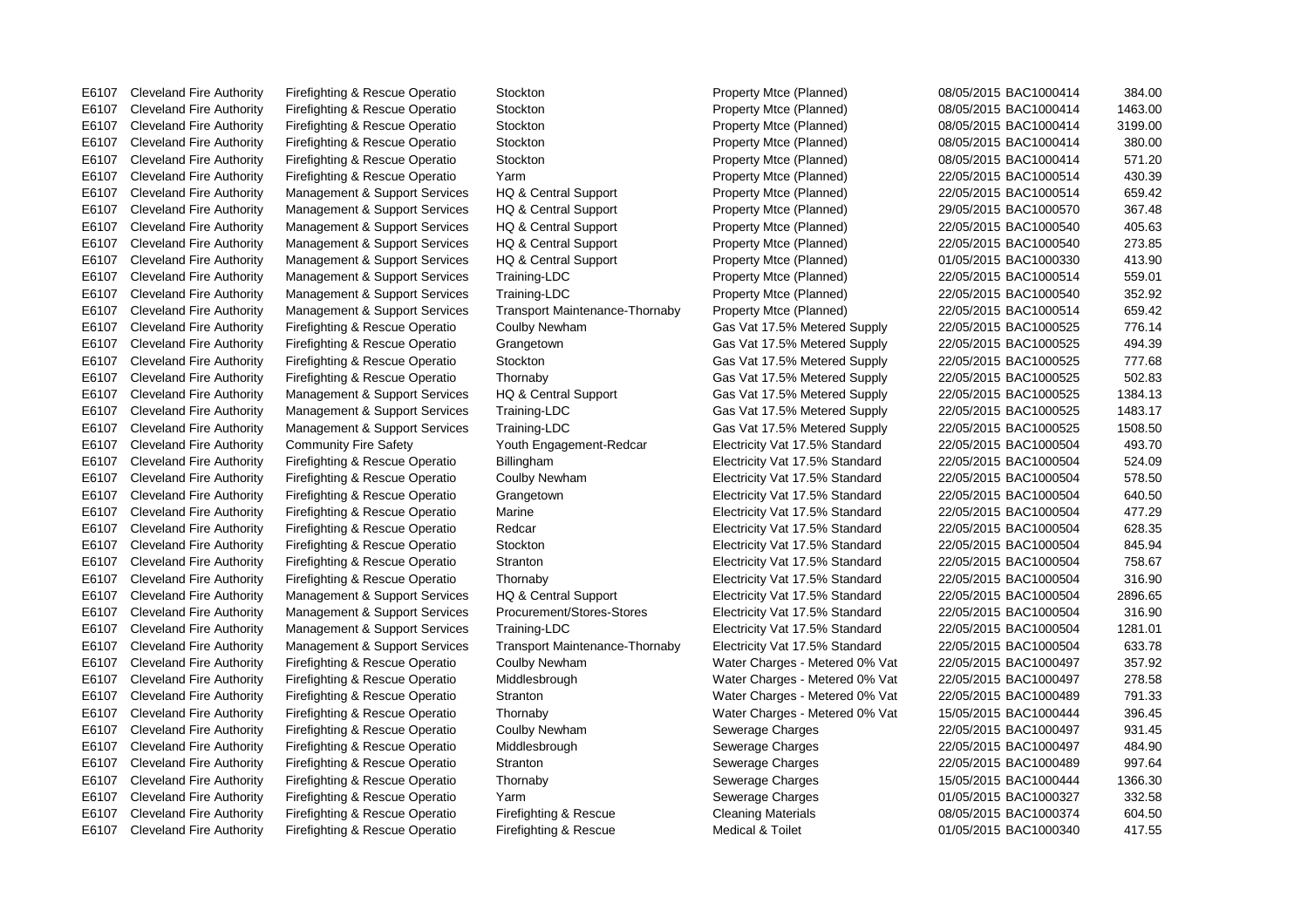E6107 Cleveland Fire Authority Management & Support Services Office Services Printing & Stationery 22/05/2015 BAC1000522 649.25

| E6107 | Cleveland Fire Authority           | Firefighting & Rescue Operatio         | Firefighting & Rescue                 | Medical & Toilet               | 22/05/2015 BAC1000515  | 425.25  |
|-------|------------------------------------|----------------------------------------|---------------------------------------|--------------------------------|------------------------|---------|
| E6107 | <b>Cleveland Fire Authority</b>    | Management & Support Services          | HQ & Central Support                  | <b>Building Cleaning</b>       | 22/05/2015 BAC1000506  | 386.16  |
| E6107 | <b>Cleveland Fire Authority</b>    | Firefighting & Rescue Operatio         | Firefighting & Rescue                 | <b>Fixtures &amp; Fittings</b> | 29/05/2015 BAC1000575  | 414.66  |
| E6107 | <b>Cleveland Fire Authority</b>    | Firefighting & Rescue Operatio         | Grangetown                            | Derv                           | 01/05/2015 BAC1000352  | 3257.15 |
| E6107 | <b>Cleveland Fire Authority</b>    | Firefighting & Rescue Operatio         | Guisborough                           | Derv                           | 15/05/2015 BAC1000453  | 306.89  |
| E6107 | <b>Cleveland Fire Authority</b>    | Firefighting & Rescue Operatio         | Guisborough                           | Derv                           | 15/05/2015 BAC1000453  | 453.46  |
| E6107 | <b>Cleveland Fire Authority</b>    | Firefighting & Rescue Operatio         | Marine                                | Derv                           | 08/05/2015 BAC1000411  | 3717.60 |
| E6107 | <b>Cleveland Fire Authority</b>    | Firefighting & Rescue Operatio         | Middlesbrough                         | Derv                           | 01/05/2015 BAC1000352  | 4614.00 |
| E6107 | <b>Cleveland Fire Authority</b>    | Firefighting & Rescue Operatio         | Stockton                              | Derv                           | 15/05/2015 BAC1000468  | 2852.50 |
| E6107 | <b>Cleveland Fire Authority</b>    | Firefighting & Rescue Operatio         | Stockton                              | Derv                           | 08/05/2015 BAC1000411  | 2777.17 |
| E6107 | <b>Cleveland Fire Authority</b>    | Management & Support Services          | <b>Transport Maintenance-Thornaby</b> | Derv                           | 01/05/2015 BAC1000352  | 4178.25 |
| E6107 | <b>Cleveland Fire Authority</b>    | Management & Support Services          | <b>SMT</b>                            | <b>Contract Car Hire</b>       | 22/05/2015 BAC1000524  | 301.92  |
| E6107 | <b>Cleveland Fire Authority</b>    | Management & Support Services          | <b>SMT</b>                            | <b>Contract Car Hire</b>       | 22/05/2015 BAC1000524  | 291.74  |
| E6107 | <b>Cleveland Fire Authority</b>    | Management & Support Services          | <b>SMT</b>                            | <b>Contract Car Hire</b>       | 01/05/2015 BAC1000334  | 1793.95 |
| E6107 | <b>Cleveland Fire Authority</b>    | Management & Support Services          | <b>SMT</b>                            | <b>Contract Car Hire</b>       | 01/05/2015 BAC1000334  | 1923.00 |
| E6107 | <b>Cleveland Fire Authority</b>    | Management & Support Services          | <b>Transport Maintenance-Thornaby</b> | Vehicle Repairs & Maintenance  | 29/05/2015 BAC1000566  | 1422.50 |
| E6107 | <b>Cleveland Fire Authority</b>    | Management & Support Services          | <b>Transport Maintenance-Thornaby</b> | Vehicle Repairs & Maintenance  | 22/05/2015 BAC1000515  | 757.94  |
| E6107 | <b>Cleveland Fire Authority</b>    | Management & Support Services          | <b>Transport Maintenance-Thornaby</b> | Vehicle Repairs & Maintenance  | 22/05/2015 BAC1000484  | 270.08  |
| E6107 | <b>Cleveland Fire Authority</b>    | Management & Support Services          | <b>Transport Maintenance-Thornaby</b> | Vehicle Spare Parts            | 22/05/2015 BAC1000511  | 824.94  |
| E6107 | <b>Cleveland Fire Authority</b>    | Management & Support Services          | <b>Transport Maintenance-Thornaby</b> | Vehicle Spare Parts            | 29/05/2015 BAC1000549  | 278.88  |
| E6107 | <b>Cleveland Fire Authority</b>    | Management & Support Services          | <b>Transport Maintenance-Thornaby</b> | Vehicle Spare Parts            | 01/05/2015 BAC1000317  | 685.68  |
| E6107 | <b>Cleveland Fire Authority</b>    | Management & Support Services          | <b>Transport Maintenance-Thornaby</b> | Vehicle Spare Parts            | 15/05/2015 BAC1000432  | 317.63  |
| E6107 | <b>Cleveland Fire Authority</b>    | Management & Support Services          | <b>Transport Maintenance-Thornaby</b> | Vehicle Spare Parts            | 29/05/2015 BAC1000550  | 388.08  |
| E6107 | <b>Cleveland Fire Authority</b>    | Management & Support Services          | <b>Transport Maintenance-Thornaby</b> | Vehicle Spare Parts            | 22/05/2015 BAC1000535  | 430.00  |
| E6107 | <b>Cleveland Fire Authority</b>    | Management & Support Services          | <b>Transport Maintenance-Thornaby</b> | Tools & Equipment              | 01/05/2015 BAC1000335  | 660.00  |
| E6107 | <b>Cleveland Fire Authority</b>    | Management & Support Services          | <b>Transport Maintenance-Thornaby</b> | Tyres                          | 22/05/2015 BAC1000505  | 651.60  |
| E6107 | <b>Cleveland Fire Authority</b>    | Management & Support Services          | <b>Transport Maintenance-Thornaby</b> | <b>Workshop Consumables</b>    | 22/05/2015 BAC1000510  | 363.28  |
| E6107 | <b>Cleveland Fire Authority</b>    | Firefighting & Rescue Operatio         | Firefighting & Rescue                 | <b>Operational Equipment</b>   | 01/05/2015 BAC1000342  | 1156.00 |
| E6107 | <b>Cleveland Fire Authority</b>    | Firefighting & Rescue Operatio         | Firefighting & Rescue                 | <b>Operational Equipment</b>   | 01/05/2015 BAC1000342  | 1162.00 |
| E6107 | <b>Cleveland Fire Authority</b>    | Firefighting & Rescue Operatio         | Firefighting & Rescue                 | <b>Operational Equipment</b>   | 22/05/2015 BAC1000500  | 3472.08 |
| E6107 | <b>Cleveland Fire Authority</b>    | Firefighting & Rescue Operatio         | Firefighting & Rescue                 | <b>Operational Equipment</b>   | 22/05/2015 BAC1000500  | 507.46  |
|       | $FA407$ Cloughood $Time$ Authority | $\Gamma$ isefiabtica 8 Deceus Operatio | $\Gamma$ isafiahtina $\Omega$ Depense | Operational Equipment          | OOIDEIOOLE DA CLOODEOO | 75000   |

E6107 Cleveland Fire Authority Management & Support Services HQ & Central Support Building Cleaning 22/05/2015 BAC1000506 386.16 E6107 Cleveland Fire Authority Firefighting & Rescue Operatio Firefighting & Rescue Fixtures & Fittings 29/05/2015 BAC1000575 414.66 E6107 Cleveland Fire Authority Firefighting & Rescue Operatio Grangetown Derv Derv Derv 01/05/2015 BAC1000352 3257.15 E6107 Cleveland Fire Authority Firefighting & Rescue Operatio Guisborough Derv Derv Derv 15/05/2015 BAC1000453 306.89 E6107 Cleveland Fire Authority Firefighting & Rescue Operatio Guisborough Derv 15/05/2015 BAC1000453 453.46 E6107 Cleveland Fire Authority Firefighting & Rescue Operatio Marine Derv 08/05/2015 BAC1000411 3717.60 E6107 Cleveland Fire Authority Firefighting & Rescue Operatio Middlesbrough Derv Derv Derv 01/05/2015 BAC1000352 4614.00 E6107 Cleveland Fire Authority Firefighting & Rescue Operatio Stockton Derv 15/05/2015 BAC1000468 2852.50 E6107 Cleveland Fire Authority Firefighting & Rescue Operatio Stockton Derv 08/05/2015 BAC1000411 2777.17 E6107 Cleveland Fire Authority Management & Support Services Transport Maintenance-Thornaby Derv 01/05/2015 BAC1000352 4178.25 E6107 Cleveland Fire Authority Management & Support Services SMT Contract Car Hire 22/05/2015 BAC1000524 301.92 E6107 Cleveland Fire Authority Management & Support Services SMT Contract Car Hire 22/05/2015 BAC1000524 291.74 E6107 Cleveland Fire Authority Management & Support Services SMT Contract Car Hire 01/05/2015 BAC1000334 1793.95 E6107 Cleveland Fire Authority Management & Support Services SMT Contract Car Hire 01/05/2015 BAC1000334 1923.00 E6107 Cleveland Fire Authority Management & Support Services Transport Maintenance-Thornaby Vehicle Repairs & Maintenance 29/05/2015 BAC1000566 1422.50 E6107 Cleveland Fire Authority Management & Support Services Transport Maintenance-Thornaby Vehicle Repairs & Maintenance 22/05/2015 BAC1000515 757.94 E6107 Cleveland Fire Authority Management & Support Services Transport Maintenance-Thornaby Vehicle Repairs & Maintenance 22/05/2015 BAC1000484 270.08 E6107 Cleveland Fire Authority Management & Support Services Transport Maintenance-Thornaby Vehicle Spare Parts 22/05/2015 BAC1000511 824.94 E6107 Cleveland Fire Authority Management & Support Services Transport Maintenance-Thornaby Vehicle Spare Parts 29/05/2015 BAC1000549 278.88 E6107 Cleveland Fire Authority Management & Support Services Transport Maintenance-Thornaby Vehicle Spare Parts 01/05/2015 BAC1000317 685.68 E6107 Cleveland Fire Authority Management & Support Services Transport Maintenance-Thornaby Vehicle Spare Parts 15/05/2015 BAC1000432 317.63 E6107 Cleveland Fire Authority Management & Support Services Transport Maintenance-Thornaby Vehicle Spare Parts 29/05/2015 BAC1000550 388.08 E6107 Cleveland Fire Authority Management & Support Services Transport Maintenance-Thornaby Vehicle Spare Parts 22/05/2015 BAC1000535 430.00 E6107 Cleveland Fire Authority Management & Support Services Transport Maintenance-Thornaby Tools & Equipment 01/05/2015 BAC1000335 660.00 E6107 Cleveland Fire Authority Management & Support Services Transport Maintenance-Thornaby Tyres 22/05/2015 BAC1000505 651.60 E6107 Cleveland Fire Authority Management & Support Services Transport Maintenance-Thornaby Workshop Consumables 22/05/2015 BAC1000510 363.28 E6107 Cleveland Fire Authority Firefighting & Rescue Operatio Firefighting & Rescue Operational Equipment 01/05/2015 BAC1000342 1156.00 E6107 Cleveland Fire Authority Firefighting & Rescue Operatio Firefighting & Rescue Operational Equipment 01/05/2015 BAC1000342 1162.00 E6107 Cleveland Fire Authority Firefighting & Rescue Operatio Firefighting & Rescue Operational Equipment 22/05/2015 BAC1000500 3472.08 E6107 Cleveland Fire Authority Firefighting & Rescue Operatio Firefighting & Rescue Operational Equipment 22/05/2015 BAC1000500 507.46 E6107 Cleveland Fire Authority Firefighting & Rescue Operatio Firefighting & Rescue Operational Equipment 22/05/2015 BAC1000500 753.62 E6107 Cleveland Fire Authority Firefighting & Rescue Operatio Firefighting & Rescue Operational Equipment 22/05/2015 CHQ0061610 320.00 E6107 Cleveland Fire Authority Firefighting & Rescue Operatio Firefighting & Rescue Operational Equipment 22/05/2015 BAC1000530 488.40 E6107 Cleveland Fire Authority Firefighting & Rescue Operatio Firefighting & Rescue Operational Equipment 22/05/2015 BAC1000530 488.40 E6107 Cleveland Fire Authority Firefighting & Rescue Operatio Firefighting & Rescue Operational Equipment 29/05/2015 CHQ0061618 430.65 E6107 Cleveland Fire Authority Firefighting & Rescue Operatio Firefighting & Rescue Operational Equipment 29/05/2015 CHQ0061618 430.65 E6107 Cleveland Fire Authority Firefighting & Rescue Operatio Firefighting & Rescue Operational Equipment 01/05/2015 BAC1000350 265.00 E6107 Cleveland Fire Authority Management & Support Services Transport Maintenance-Thornaby Operational Equipment 29/05/2015 BAC1000573 472.00 E6107 Cleveland Fire Authority Firefighting & Rescue Operatio Firefighting & Rescue Breathing Apparatus 01/05/2015 BAC1000344 385.98 E6107 Cleveland Fire Authority Firefighting & Rescue Operatio Firefighting & Rescue Breathing Apparatus 01/05/2015 BAC1000344 344.40 E6107 Cleveland Fire Authority Firefighting & Rescue Operatio Firefighting & Rescue Breathing Apparatus 08/05/2015 BAC1000406 2356.95 E6107 Cleveland Fire Authority Firefighting & Rescue Operatio Firefighting & Rescue Line Rescue Equipment 29/05/2015 BAC1000578 1820.00 E6107 Cleveland Fire Authority Management & Support Services Office Services Printing & Stationery 08/05/2015 BAC1000395 308.01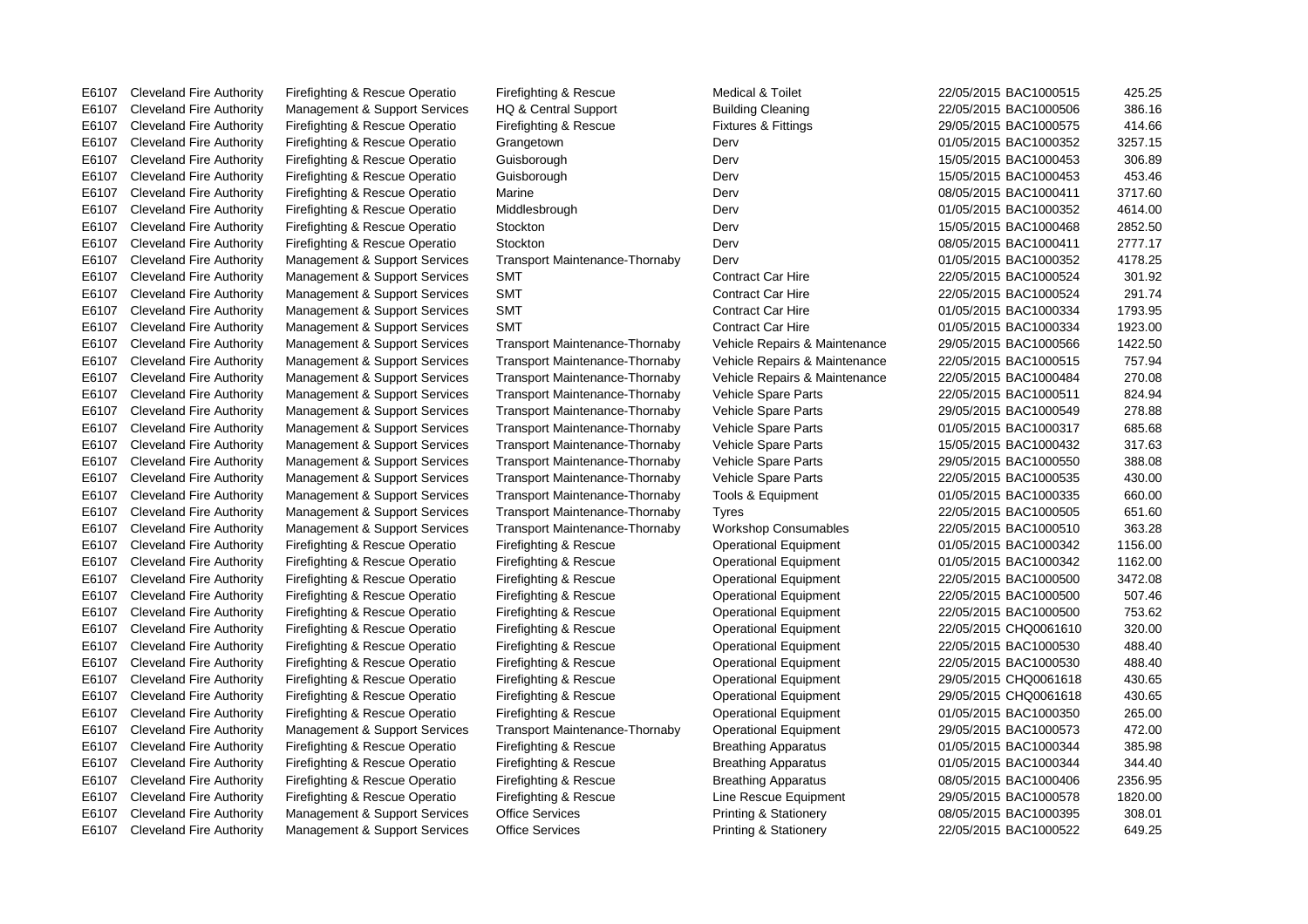E6107 Cleveland Fire Authority Firefighting & Rescue Operatio Water National Hydrant Maintenance 01/05/2015 BAC1000327 276.00

E6107 Cleveland Fire Authority Management & Support Services Office Services Printing & Stationery 29/05/2015 BAC1000575 448.80

E6107 Cleveland Fire Authority Management & Support Services Office Services Postages - General 29/05/2015 BAC1000565 500.00 E6107 Cleveland Fire Authority Firefighting & Rescue Operatio Firefighting & Rescue Uniforms/Protective Clothing 08/05/2015 BAC1000385 405.61 E6107 Cleveland Fire Authority Firefighting & Rescue Operatio Firefighting & Rescue Uniforms/Protective Clothing 15/05/2015 BAC1000424 359.30 E6107 Cleveland Fire Authority Firefighting & Rescue Operatio Firefighting & Rescue Uniforms/Protective Clothing 08/05/2015 BAC1000372 993.64 E6107 Cleveland Fire Authority Firefighting & Rescue Operatio Firefighting & Rescue Uniforms/Protective Clothing 08/05/2015 CHQ0061601 836.67 E6107 Cleveland Fire Authority Firefighting & Rescue Operatio Firefighting & Rescue Uniforms/Protective Clothing 15/05/2015 CHQ0061602 604.50 E6107 Cleveland Fire Authority Management & Support Services HQ & Central Support Telephone - Rental 08/05/2015 BAC1000383 3710.00 E6107 Cleveland Fire Authority Management & Support Services HQ & Central Support Telephone - Rental 22/05/2015 BAC1000494 29185.39 E6107 Cleveland Fire Authority Management & Support Services HQ & Central Support Telephone - Rental 08/05/2015 BAC1000387 284.26 E6107 Cleveland Fire Authority Firefighting & Rescue Operatio Mobilisation & Communication(e Cellphones 08/05/2015 BAC1000386 1252.39 E6107 Cleveland Fire Authority Firefighting & Rescue Operatio Mobilisation & Communication(e Cellphones 29/05/2015 BAC1000563 3018.11 E6107 Cleveland Fire Authority Firefighting & Rescue Operatio Mobilisation & Communication(e Cellphones 15/05/2015 BAC1000423 795.00 E6107 Cleveland Fire Authority Firefighting & Rescue Operatio Mobilisation & Communication(e Water Charges 22/05/2015 BAC1000493 9999.65 E6107 Cleveland Fire Authority Firefighting & Rescue Operatio Mobilisation & Communication(e Control Room Equipment 15/05/2015 BAC1000429 1342.31 E6107 Cleveland Fire Authority Firefighting & Rescue Operatio Mobilisation & Communication(e Control Room Equipment 15/05/2015 BAC1000466 500.00 E6107 Cleveland Fire Authority Management & Support Services Information Technology End User Hardware Provision 22/05/2015 BAC1000501 3357.12 E6107 Cleveland Fire Authority Management & Support Services Information Technology End User Software Provision 29/05/2015 BAC1000582 601.61 E6107 Cleveland Fire Authority Management & Support Services Information Technology Systems Hardware Provision 22/05/2015 BAC1000501 548.21 E6107 Cleveland Fire Authority Management & Support Services Information Technology End User Hardware Repair/Repla 08/05/2015 BAC1000371 8955.40 E6107 Cleveland Fire Authority Management & Support Services Information Technology End User Software Maintenance 15/05/2015 BAC1000456 11219.53 E6107 Cleveland Fire Authority Management & Support Services Information Technology End User Software Maintenance 15/05/2015 BAC1000456 3285.69 E6107 Cleveland Fire Authority Management & Support Services Information Technology End User Software Maintenance 15/05/2015 BAC1000464 1710.00 E6107 Cleveland Fire Authority Management & Support Services Information Technology End User Software Maintenance 15/05/2015 BAC1000464 1450.00 E6107 Cleveland Fire Authority Management & Support Services Information Technology End User Software Maintenance 08/05/2015 BAC1000410 16904.54 E6107 Cleveland Fire Authority Management & Support Services Information Technology End User Software Maintenance 08/05/2015 BAC1000410 -1612.38 E6107 Cleveland Fire Authority Management & Support Services Information Technology Network Hardware Repair/Replac 29/05/2015 BAC1000555 312.72 E6107 Cleveland Fire Authority Management & Support Services Information Technology Communications Costs 08/05/2015 BAC1000415 315.00 E6107 Cleveland Fire Authority Management & Support Services Information Technology Communications Costs 22/05/2015 BAC1000499 650.00 E6107 Cleveland Fire Authority Management & Support Services Information Technology Communications Costs 22/05/2015 BAC1000499 650.00 E6107 Cleveland Fire Authority Management & Support Services Information Technology Communications Costs 22/05/2015 BAC1000499 659.00 E6107 Cleveland Fire Authority Management & Support Services Information Technology Communications Costs 08/05/2015 BAC1000387 600.00 E6107 Cleveland Fire Authority Management & Support Services Information Technology IT Consumables 15/05/2015 BAC1000422 368.40 E6107 Cleveland Fire Authority Management & Support Services HQ & Central Support Office Equipment 15/05/2015 BAC1000455 280.00 E6107 Cleveland Fire Authority Firefighting & Rescue Operatio Firefighting & Rescue Hydrant Installation 15/05/2015 BAC1000434 474.00 E6107 Cleveland Fire Authority Firefighting & Rescue Operatio Water Hydrant Installation 15/05/2015 BAC1000434 1120.00 E6107 Cleveland Fire Authority Firefighting & Rescue Operatio Water Nater Hydrant Installation 01/05/2015 BAC1000327 368.00 E6107 Cleveland Fire Authority Firefighting & Rescue Operatio Water Nater Hydrant Maintenance 01/05/2015 BAC1000319 856.00 E6107 Cleveland Fire Authority Firefighting & Rescue Operatio Water Nater Hydrant Maintenance 01/05/2015 BAC1000319 856.00 E6107 Cleveland Fire Authority Firefighting & Rescue Operatio Water Nater Hydrant Maintenance 01/05/2015 BAC1000319 265.00 E6107 Cleveland Fire Authority Firefighting & Rescue Operatio Water Nater Hydrant Maintenance 01/05/2015 BAC1000319 398.00 E6107 Cleveland Fire Authority Firefighting & Rescue Operatio Water Hydrant Maintenance 01/05/2015 BAC1000319 265.00 E6107 Cleveland Fire Authority Firefighting & Rescue Operatio Water Nater Hydrant Maintenance 01/05/2015 BAC1000319 856.00 E6107 Cleveland Fire Authority Firefighting & Rescue Operatio Water Nater Hydrant Maintenance 01/05/2015 BAC1000327 915.00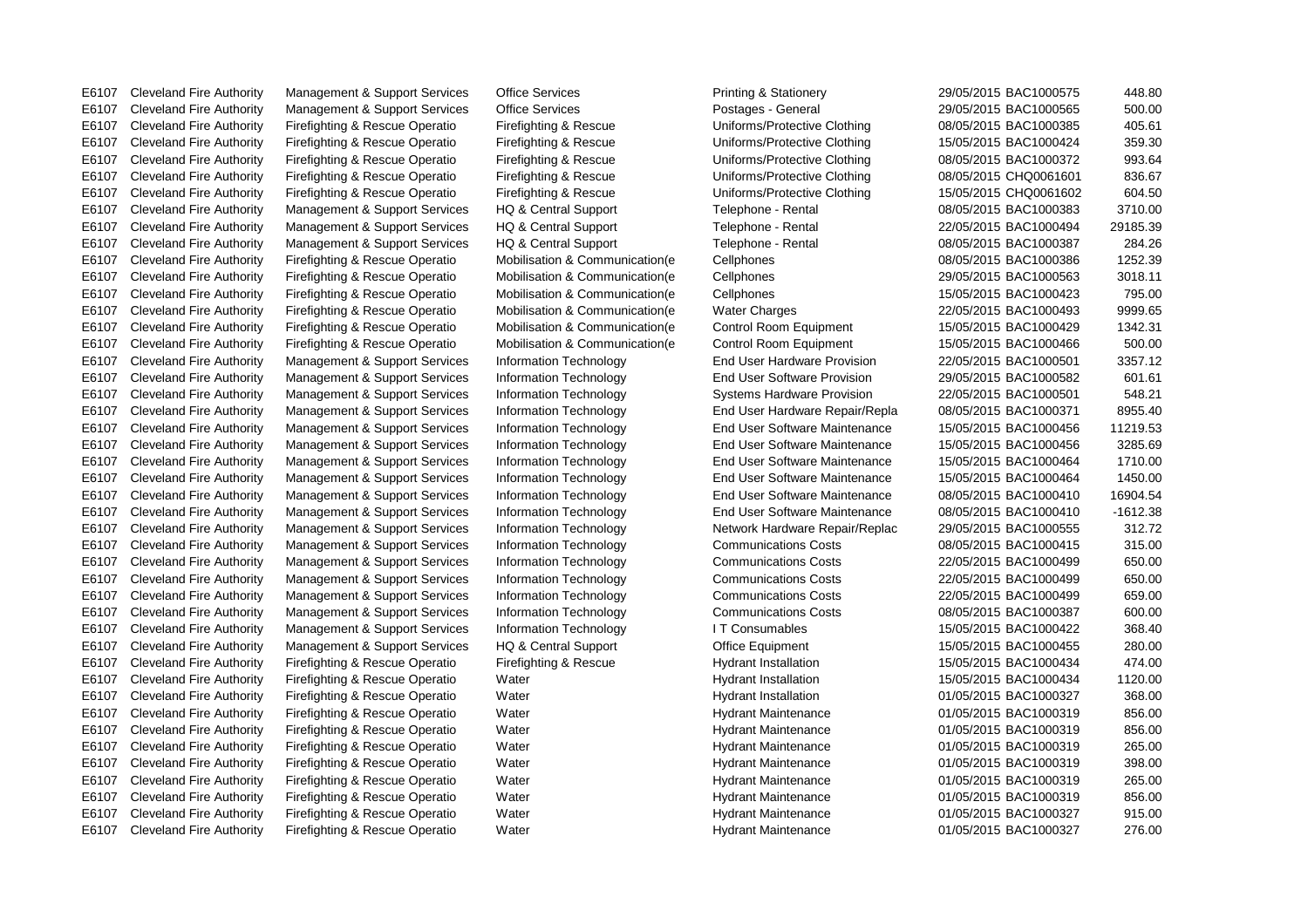E6107 Cleveland Fire Authority Firefighting & Rescue Operatio Water Nater Hydrant Maintenance 01/05/2015 BAC1000327 915.00 E6107 Cleveland Fire Authority Firefighting & Rescue Operatio Water Hydrant Maintenance 01/05/2015 BAC1000327 1064.00 E6107 Cleveland Fire Authority Firefighting & Rescue Operatio Water Nater Hydrant Maintenance 01/05/2015 BAC1000327 915.00 E6107 Cleveland Fire Authority Management & Support Services Training-LDC Catering Contract 01/05/2015 BAC1000337 1436.77 E6107 Cleveland Fire Authority Management & Support Services Training-LDC Catering Contract 15/05/2015 BAC1000458 2978.45 E6107 Cleveland Fire Authority Management & Support Services Training-LDC Catering Contract 01/05/2015 BAC1000337 2978.45 E6107 Cleveland Fire Authority Firefighting & Rescue Operatio Firefighting & Rescue Laundry Facilities 29/05/2015 BAC1000551 740.52 E6107 Cleveland Fire Authority Firefighting & Rescue Operatio Stranton Laundry Facilities 01/05/2015 BAC1000322 1090.53 E6107 Cleveland Fire Authority Management & Support Services HQ & Central Support Subscriptions 29/05/2015 BAC1000567 1000.00 E6107 Cleveland Fire Authority Management & Support Services HQ & Central Support Subscriptions 22/05/2015 BAC1000523 1838.00 E6107 Cleveland Fire Authority Management & Support Services HQ & Central Support Subscriptions 22/05/2015 BAC1000523 3161.00 E6107 Cleveland Fire Authority Management & Support Services HQ & Central Support Subscriptions 22/05/2015 BAC1000523 420.00 E6107 Cleveland Fire Authority Management & Support Services HQ & Central Support Subscriptions 22/05/2015 BAC1000523 819.00 E6107 Cleveland Fire Authority Management & Support Services HQ & Central Support Subscriptions 01/05/2015 BAC1000339 2626.91 E6107 Cleveland Fire Authority Community Fire Safety **Prevention & Education** Fire Safety Publicity Material 22/05/2015 BAC1000517 350.00 E6107 Cleveland Fire Authority Community Fire Safety **Prevention & Education** Fire Safety Publicity Material 22/05/2015 BAC1000517 360.00 E6107 Cleveland Fire Authority Community Fire Safety Prevention & Education Risk Reduction Equipment 01/05/2015 BAC1000332 375.00 E6107 Cleveland Fire Authority Community Fire Safety Prevention & Education Risk Reduction Equipment 15/05/2015 BAC1000457 828.00 E6107 Cleveland Fire Authority Human Resources Numan Resources-Occptnl Health South Tees Health 01/05/2015 BAC1000343 268.01 E6107 Cleveland Fire Authority Management & Support Services Training Fire Service College 01/05/2015 BAC1000326 2250.00 E6107 Cleveland Fire Authority Management & Support Services Training Fire Service College 15/05/2015 BAC1000440 805.00 E6107 Cleveland Fire Authority Human Resources Human Resources - Payroll Payrolls SLA 22/05/2015 BAC1000532 3300.00 E6107 Cleveland Fire Authority Human Resources Human Resources - Payroll Payrolls SLA 15/05/2015 BAC1000460 12500.00 E6107 Cleveland Fire Authority CDC Corporate Expenses Audit Commission 08/05/2015 BAC1000405 3851.00 E6107 Cleveland Fire Authority Management & Support Services Legal Services Legal Support 22/05/2015 BAC1000541 900.00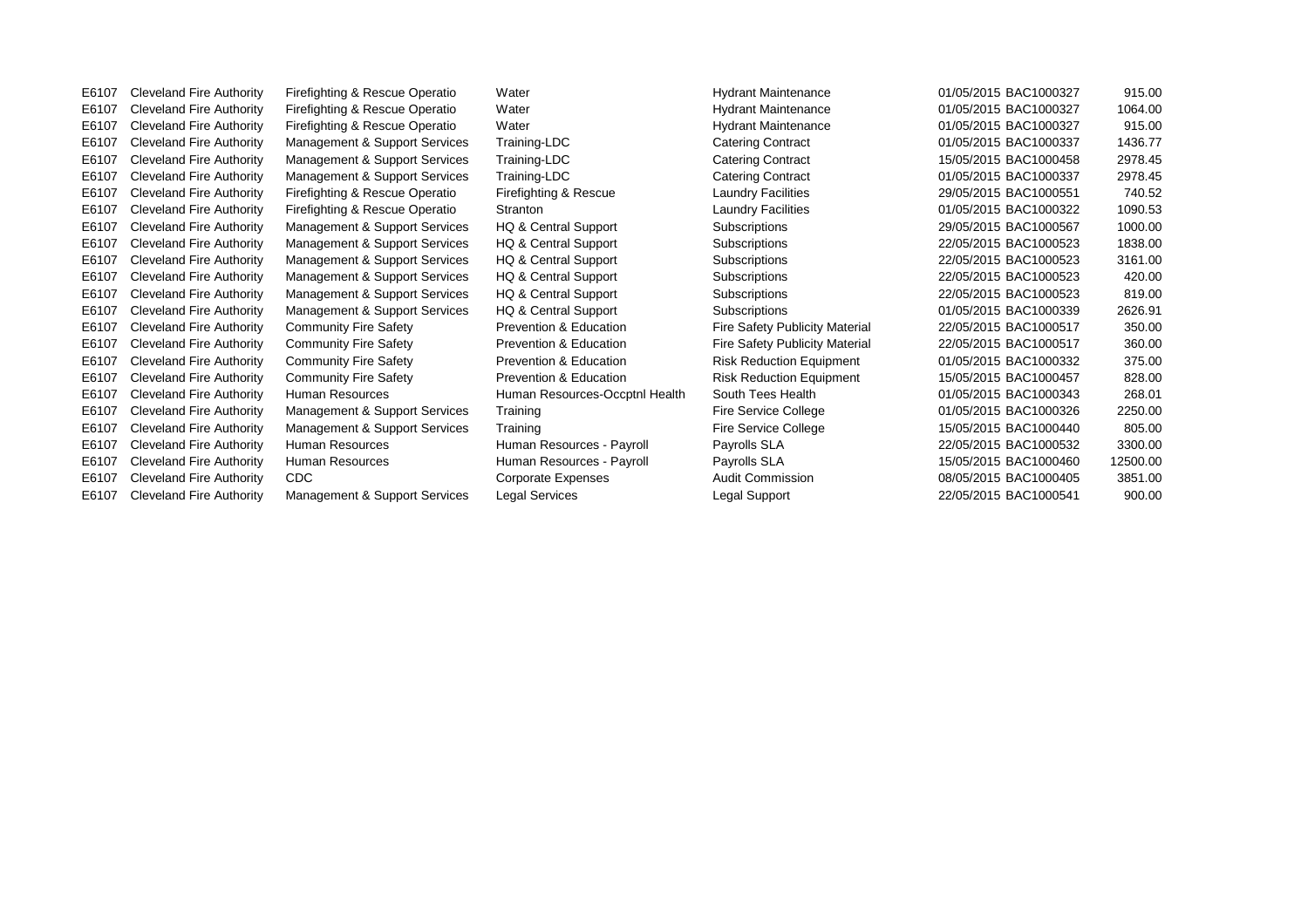| Capital or | <b>Supplier name</b>                  | Ref  |
|------------|---------------------------------------|------|
| Revenue    |                                       |      |
| revenue    | <b>ISG Construction Ltd</b>           | 2868 |
| revenue    | <b>ISG Construction Ltd</b>           | 2868 |
| revenue    | <b>ISG Construction Ltd</b>           | 2868 |
| revenue    | Kier Services- Maintenance North      | 2915 |
| revenue    | Kier Services- Maintenance North      | 2915 |
| revenue    | Kelway Ltd                            | 2920 |
| revenue    | Kelway Ltd                            | 2920 |
| revenue    | Kelway Ltd                            | 2920 |
| revenue    | Kelway Ltd                            | 2920 |
| revenue    | Kelway Ltd                            | 2920 |
| revenue    | GM UK Ltd                             | 700  |
| revenue    | Angus Fire Ltd                        | 854  |
| revenue    | Angus Fire Ltd                        | 854  |
| revenue    | <b>JJC Engineering Limited</b>        | 2433 |
| revenue    | Precision Units (Dorset)              | 1153 |
| revenue    | Radiocoms Systems Limited             | 2211 |
| revenue    | <b>Scott Safety</b>                   | 815  |
| revenue    | Supply + Limited                      | 2196 |
| revenue    | Supply + Limited                      | 2196 |
| revenue    | <b>Bond Dickinson LLP</b>             | 2710 |
| revenue    | Ian Carswell Associates Limited       | 2759 |
| revenue    | Bradshaw Gass & Hope LLP              | 2833 |
| revenue    | Bradshaw Gass & Hope LLP              | 2833 |
| revenue    | Bradshaw Gass & Hope LLP              | 2833 |
| revenue    | Bradshaw Gass & Hope LLP              | 2833 |
| revenue    | Bradshaw Gass & Hope LLP              | 2833 |
| revenue    | Portakabin Limited                    | 1678 |
| revenue    | Siesta (2001) Small Self Administered | 2869 |
| revenue    | Siesta (2001) Small Self Administered | 2869 |
| revenue    | Siesta (2001) Small Self Administered | 2869 |
| revenue    | Jo Hand Recruitment Limited           | 1431 |
| revenue    | Jo Hand Recruitment Limited           | 1431 |
| revenue    | Jo Hand Recruitment Limited           | 1431 |
| revenue    | Jo Hand Recruitment Limited           | 1431 |
| revenue    | Gem Partnership Ltd (Factored)        | 2963 |
| revenue    | Gem Partnership Ltd (Factored)        | 2963 |
| revenue    | Gem Partnership Ltd (Factored)        | 2963 |
| revenue    | Jo Hand Recruitment Limited           | 1431 |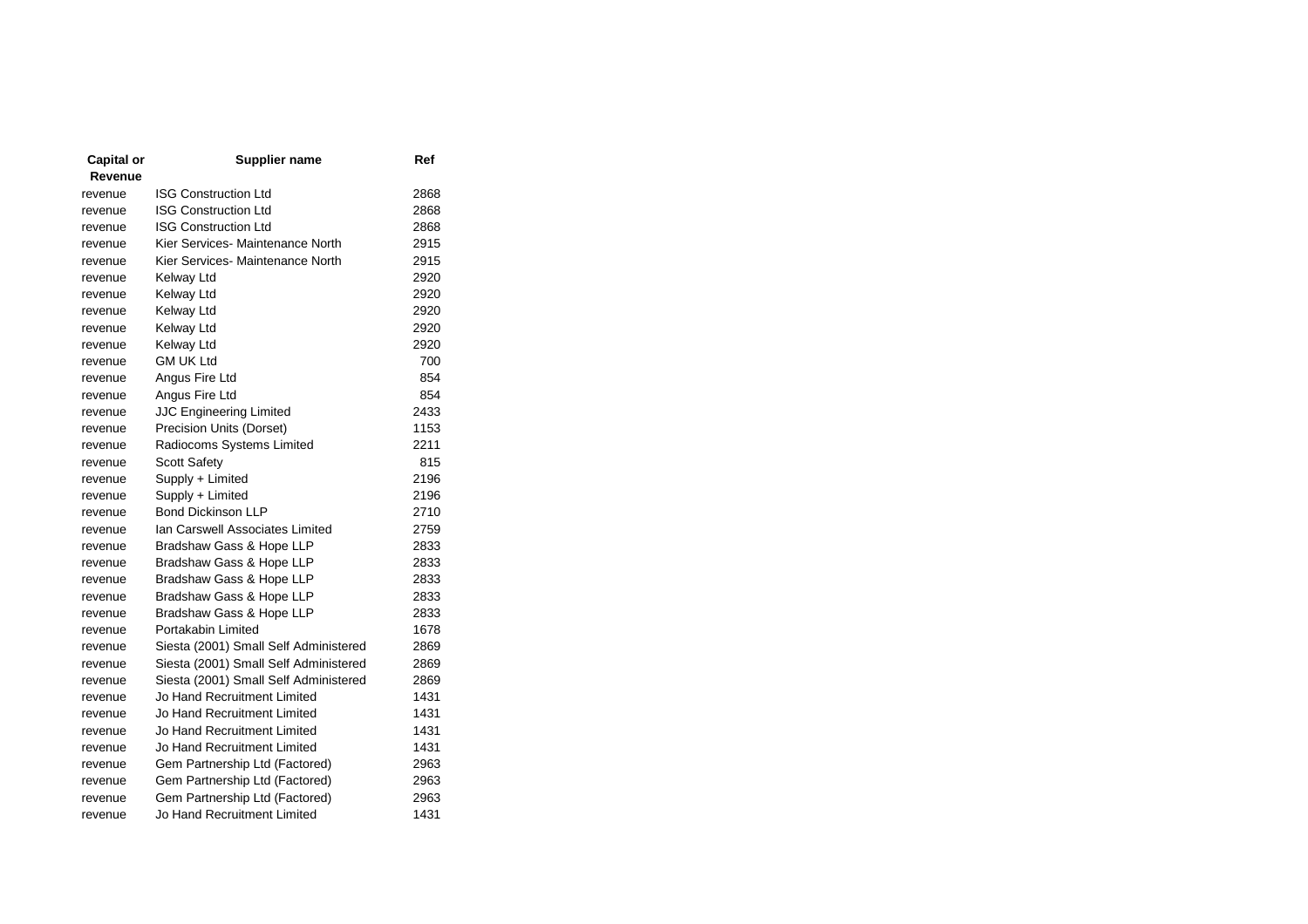| revenue | Jo Hand Recruitment Limited              | 1431 |
|---------|------------------------------------------|------|
| revenue | <b>FSH Recruitment Solutions Ltd</b>     | 2991 |
| revenue | <b>FSH Recruitment Solutions Ltd</b>     | 2991 |
| revenue | <b>FSH Recruitment Solutions Ltd</b>     | 2991 |
| revenue | <b>FSH Recruitment Solutions Ltd</b>     | 2991 |
| revenue | <b>FSH Recruitment Solutions Ltd</b>     | 2991 |
| revenue | CFB Risk Management Service CIC          | 2749 |
| revenue | The Fire Service College                 | 560  |
| revenue | The Fire Service College                 | 560  |
| revenue | Angus Fire Ltd                           | 854  |
| revenue | Emergency One (Uk) Ltd                   | 178  |
| revenue | Emergency One (Uk) Ltd                   | 178  |
| revenue | Emergency One (Uk) Ltd                   | 178  |
| revenue | LearnPro Limited                         | 1038 |
| revenue | LearnPro Limited                         | 1038 |
| revenue | Green & Son Building Services Ltd        | 3010 |
| revenue | Green & Son Building Services Ltd        | 3010 |
| revenue | LearnPro Limited                         | 1038 |
| revenue | West Sussex County Council               | 2701 |
| revenue | Fire Services Youth Training Assoc       | 1450 |
| revenue | Johnnor Developments Ltd                 | 3043 |
| revenue | North East Regional Employer's           | 359  |
| revenue | North East Regional Employer's           | 359  |
| revenue | <b>HM Revenue &amp; Customs</b>          | 1525 |
| revenue | CFOA (Services) Ltd                      | 365  |
| revenue | Mitie Technical Facilities Management Lt | 1018 |
| revenue | Gilgen Door Systems UK Ltd               | 2247 |
| revenue | Gilgen Door Systems UK Ltd               | 2247 |
| revenue | Mitie Technical Facilities Management Lt | 1018 |
| revenue | Mitie Technical Facilities Management Lt | 1018 |
| revenue | Mitie Technical Facilities Management Lt | 1018 |
| revenue | Mitie Technical Facilities Management Lt | 1018 |
| revenue | Foster Laws Ltd                          | 2225 |
| revenue | Chubb Fire & Security Ltd                | 2042 |
| revenue | Chubb Fire & Security Ltd                | 2042 |
| revenue | Chubb Fire & Security Ltd                | 2042 |
| revenue | Chubb Fire & Security Ltd                | 2042 |
| revenue | Aggreko Uk Limited                       | 735  |
| revenue | Chubb Fire & Security Ltd                | 2042 |
| revenue | Chubb Fire & Security Ltd                | 2042 |
| revenue | Mitie Technical Facilities Management Lt | 1018 |
| revenue | Chubb Fire & Security Ltd                | 2042 |
| revenue | Chubb Fire & Security Ltd                | 2042 |
| revenue | Chubb Fire & Security Ltd                | 2042 |
| revenue | Premier Pump & Tank Company              | 3000 |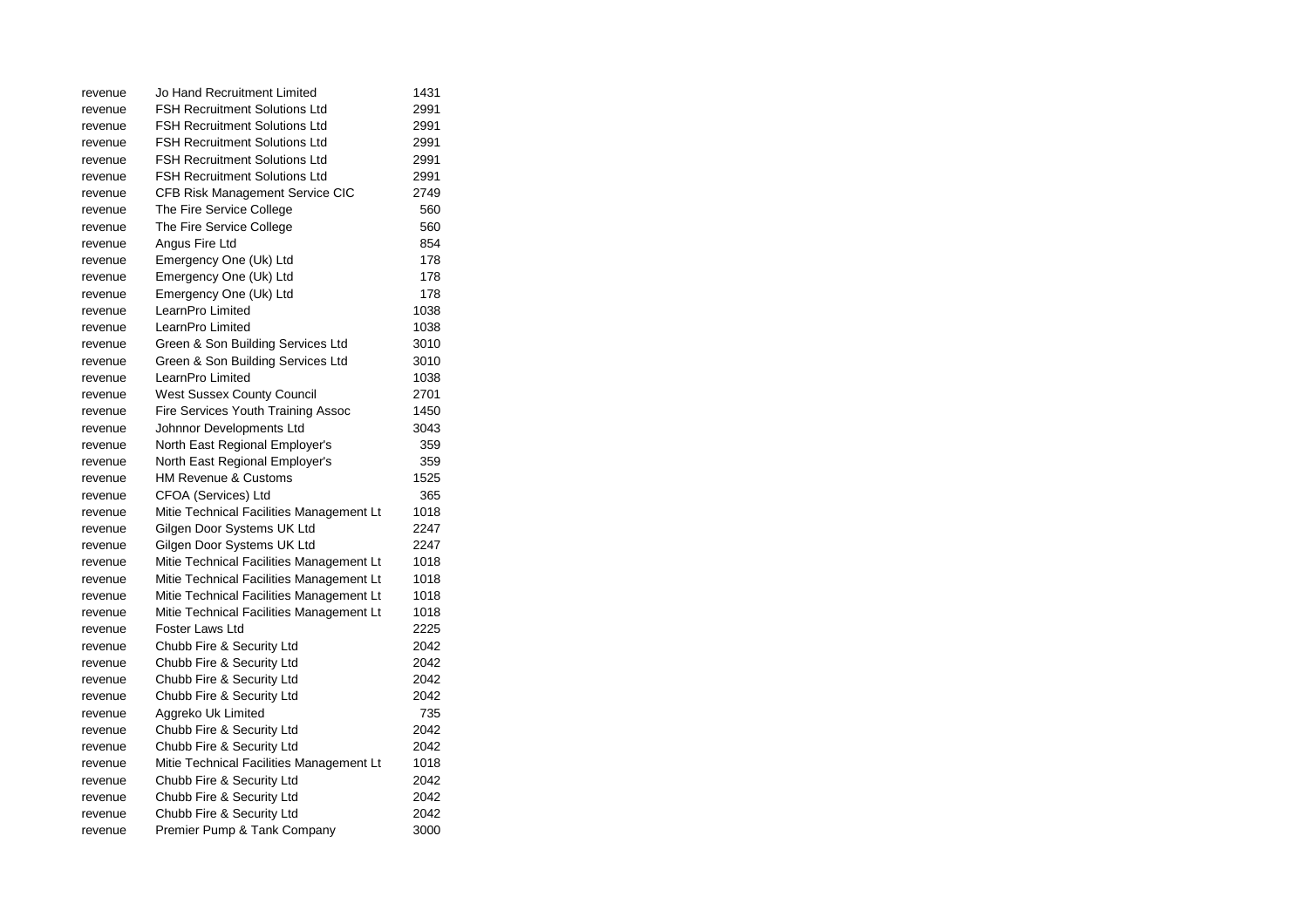| revenue | Premier Pump & Tank Company              | 3000 |
|---------|------------------------------------------|------|
| revenue | Premier Pump & Tank Company              | 3000 |
| revenue | Premier Pump & Tank Company              | 3000 |
| revenue | Premier Pump & Tank Company              | 3000 |
| revenue | Premier Pump & Tank Company              | 3000 |
| revenue | Chubb Fire & Security Ltd                | 2042 |
| revenue | Chubb Fire & Security Ltd                | 2042 |
| revenue | Chubb Fire & Security Ltd                | 2042 |
| revenue | <b>FES FM Limited</b>                    | 3014 |
| revenue | <b>FES FM Limited</b>                    | 3014 |
| revenue | Mitie Technical Facilities Management Lt | 1018 |
| revenue | Chubb Fire & Security Ltd                | 2042 |
| revenue | <b>FES FM Limited</b>                    | 3014 |
| revenue | Chubb Fire & Security Ltd                | 2042 |
| revenue | Corona Energy                            | 2641 |
| revenue | Corona Energy                            | 2641 |
| revenue | Corona Energy                            | 2641 |
| revenue | Corona Energy                            | 2641 |
| revenue | Corona Energy                            | 2641 |
| revenue | Corona Energy                            | 2641 |
| revenue | Corona Energy                            | 2641 |
| revenue | Npower Northern Limited                  | 950  |
| revenue | Npower Northern Limited                  | 950  |
| revenue | Npower Northern Limited                  | 950  |
| revenue | Npower Northern Limited                  | 950  |
| revenue | Npower Northern Limited                  | 950  |
| revenue | Npower Northern Limited                  | 950  |
| revenue | Npower Northern Limited                  | 950  |
| revenue | Npower Northern Limited                  | 950  |
| revenue | Npower Northern Limited                  | 950  |
| revenue | Npower Northern Limited                  | 950  |
| revenue | Npower Northern Limited                  | 950  |
| revenue | Npower Northern Limited                  | 950  |
| revenue | Npower Northern Limited                  | 950  |
| revenue | Northumbrian Water                       | 656  |
| revenue | Northumbrian Water                       | 656  |
| revenue | Hartlepool Water                         | 354  |
| revenue | Northumbrian Water                       | 656  |
| revenue | Northumbrian Water                       | 656  |
| revenue | Northumbrian Water                       | 656  |
| revenue | Hartlepool Water                         | 354  |
| revenue | Northumbrian Water                       | 656  |
| revenue | Northumbrian Water                       | 656  |
| revenue | Greenham Trading Limited                 | 332  |
| revenue | <b>Boc Limited</b>                       | 2244 |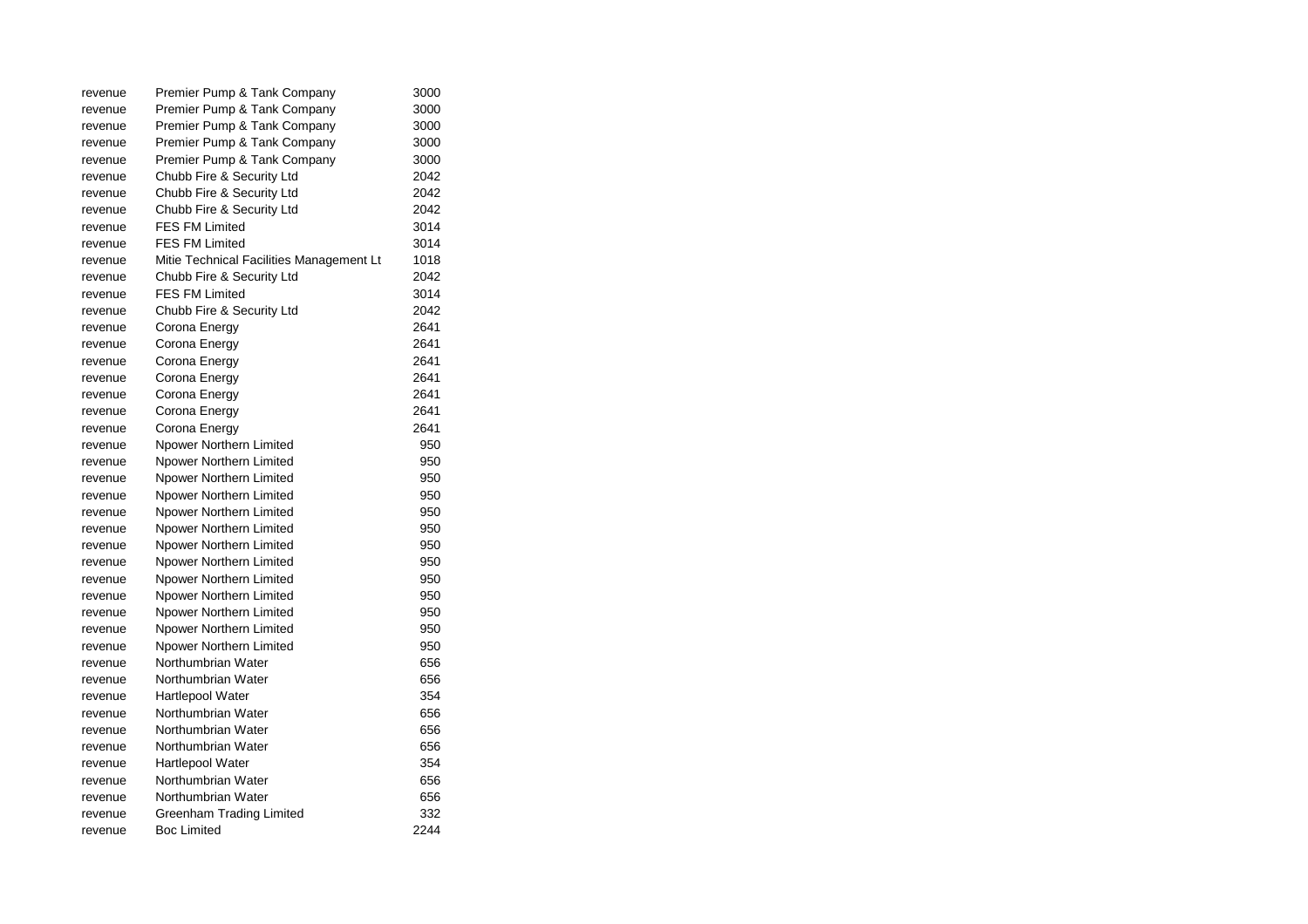| revenue | <b>Boc Limited</b>              | 2244 |
|---------|---------------------------------|------|
| revenue | OCS Group Uk Limited            | 1022 |
| revenue | Supplies Team Ltd               | 2553 |
| revenue | Harvest Energy Ltd              | 2923 |
| revenue | <b>Fuel Card Services Ltd</b>   | 1030 |
| revenue | <b>Fuel Card Services Ltd</b>   | 1030 |
| revenue | Harvest Energy Ltd              | 2923 |
| revenue | Harvest Energy Ltd              | 2923 |
| revenue | Harvest Energy Ltd              | 2923 |
| revenue | Harvest Energy Ltd              | 2923 |
| revenue | Harvest Energy Ltd              | 2923 |
| revenue | Inchcape Fleet Solutions        | 2583 |
| revenue | <b>Inchcape Fleet Solutions</b> | 2583 |
| revenue | Lex Autolease Limited           | 1656 |
| revenue | Lex Autolease Limited           | 1656 |
| revenue | <b>Bell Truck Sales Limited</b> | 891  |
| revenue | <b>Boc Limited</b>              | 2244 |
| revenue | R S & C Armstrong               | 217  |
| revenue | Alexander Dennis Parts Limited  | 1563 |
| revenue | Electro Diesel Ne Limited       | 302  |
| revenue | <b>Fleet Factors Limited</b>    | 322  |
| revenue | <b>Fleet Factors Limited</b>    | 322  |
| revenue | <b>Fleet Factors Limited</b>    | 322  |
| revenue | TDC (Aberdeen) Limited          | 2909 |
| revenue | Somers Totalkare Limited        | 1931 |
| revenue | Goodyear Dunlop Uk Limited      | 954  |
| revenue | <b>Bolt-Tech</b>                | 1500 |
| revenue | <b>Holmatro UK Limited</b>      | 2346 |
| revenue | <b>Holmatro UK Limited</b>      | 2346 |
| revenue | Parkland Engineering Limited    | 760  |
| revenue | Parkland Engineering Limited    | 760  |
| revenue | Parkland Engineering Limited    | 760  |
| revenue | Precision Units (Dorset)        | 1153 |
| revenue | Rosenbauer UK plc               | 2809 |
| revenue | Rosenbauer UK plc (Do not Use)  | 2809 |
| revenue | Safequip                        | 1606 |
| revenue | Safequip                        | 1606 |
| revenue | Sportsafe UK Ltd                | 2913 |
| revenue | <b>Holmatro UK Limited</b>      | 2346 |
| revenue | Interspiro Limited              | 2806 |
| revenue | Interspiro Limited              | 2806 |
| revenue | Interspiro Limited              | 2806 |
| revenue | Grange Tree Services            | 2707 |
| revenue | Alpha Graphics                  | 1864 |
| revenue | Supplies Team Ltd               | 2553 |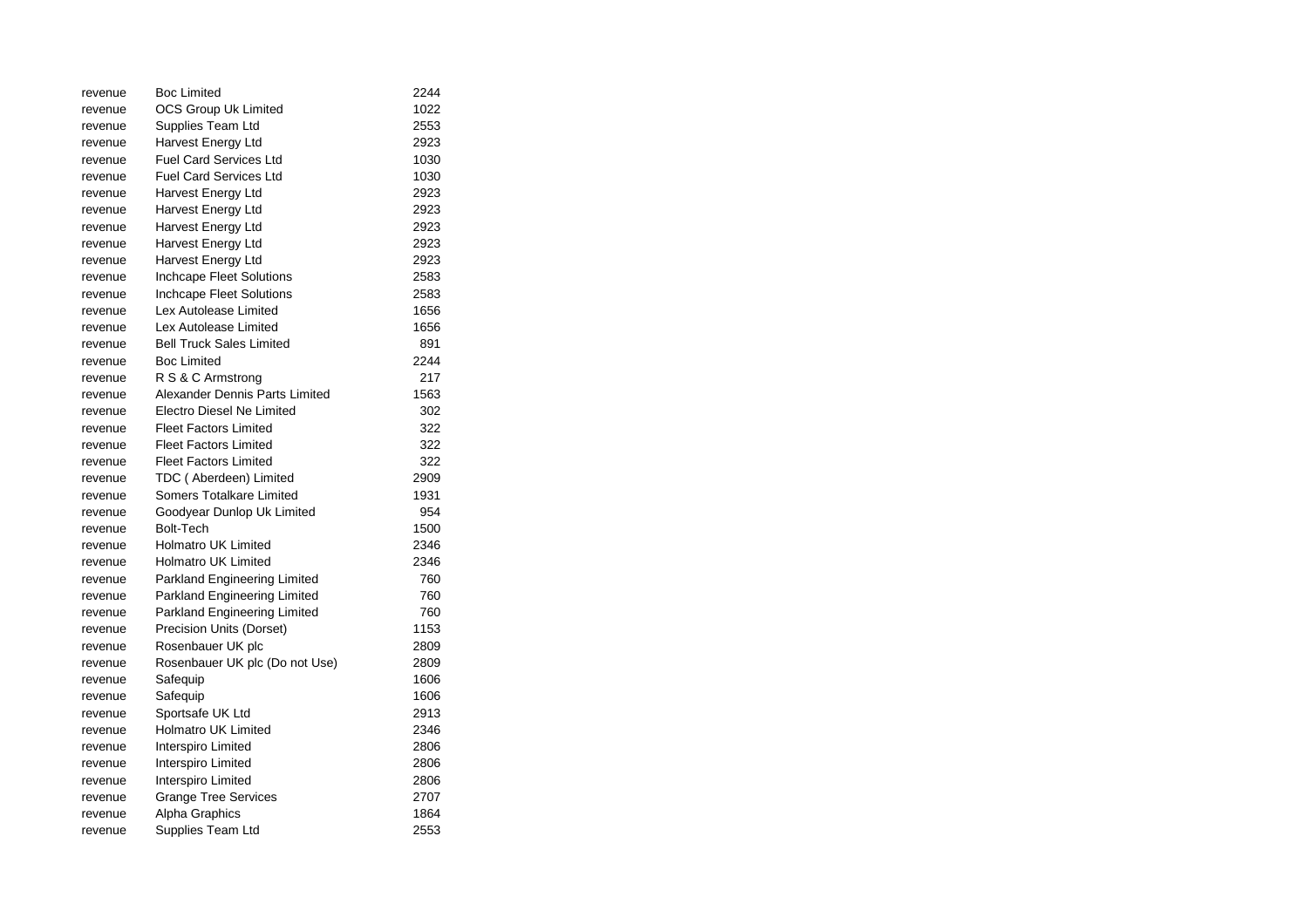| revenue | Supplies Team Ltd                               | 2553 |
|---------|-------------------------------------------------|------|
| revenue | Neopost Limited                                 | 857  |
| revenue | Berendsen UK Ltd                                | 713  |
| revenue | <b>Bristol Uniforms Limited</b>                 | 197  |
| revenue | <b>Bristol Uniforms Limited</b>                 | 197  |
| revenue | <b>BTTG Testing &amp; Certification Limited</b> | 1644 |
| revenue | Southcombe Brothers Limited                     | 216  |
| revenue | <b>B T Telecommunications Plc</b>               | 571  |
| revenue | <b>B T Telecommunications Plc</b>               | 571  |
| revenue | Virgin Media Payments Limited                   | 792  |
| revenue | O2 (Uk) Limited                                 | 779  |
| revenue | O2 (Uk) Limited                                 | 779  |
| revenue | Orange Personal Comm Services Ltd               | 191  |
| revenue | Argiva Limited                                  | 515  |
| revenue | D & A Systems                                   | 281  |
| revenue | Sinclair Voicenet Ltd                           | 2783 |
| revenue | Insight Direct (Uk) Limited                     | 772  |
| revenue | Cartwright Fitness Limited                      | 3047 |
| revenue | Insight Direct (Uk) Limited                     | 772  |
| revenue | <b>Dell Computer Corporation</b>                | 179  |
| revenue | Civica UK Limited                               | 1902 |
| revenue | Civica UK Limited                               | 1902 |
| revenue | Computer Aided Development Corp Ltd             | 2357 |
| revenue | Computer Aided Development Corp Ltd             | 2357 |
| revenue | Kelway Ltd                                      | 2920 |
| revenue | Kelway Ltd                                      | 2920 |
| revenue | R S Components Limited                          | 461  |
| revenue | Integralcomm.co.uk Ltd                          | 3037 |
| revenue | <b>Russell Telecom Limited</b>                  | 709  |
| revenue | <b>Russell Telecom Limited</b>                  | 709  |
| revenue | <b>Russell Telecom Limited</b>                  | 709  |
| revenue | Virgin Media Payments Limited                   | 792  |
| revenue | Dell Computer Corporation                       | 179  |
| revenue | <b>Alphatec PFE</b>                             | 1147 |
| revenue | Hartlepool Water                                | 354  |
| revenue | Hartlepool Water                                | 354  |
| revenue | Northumbrian Water                              | 656  |
| revenue | Hartlepool Water                                | 354  |
| revenue | Hartlepool Water                                | 354  |
| revenue | Hartlepool Water                                | 354  |
| revenue | Hartlepool Water                                | 354  |
| revenue | Hartlepool Water                                | 354  |
| revenue | Hartlepool Water                                | 354  |
| revenue | Northumbrian Water                              | 656  |
| revenue | Northumbrian Water                              | 656  |